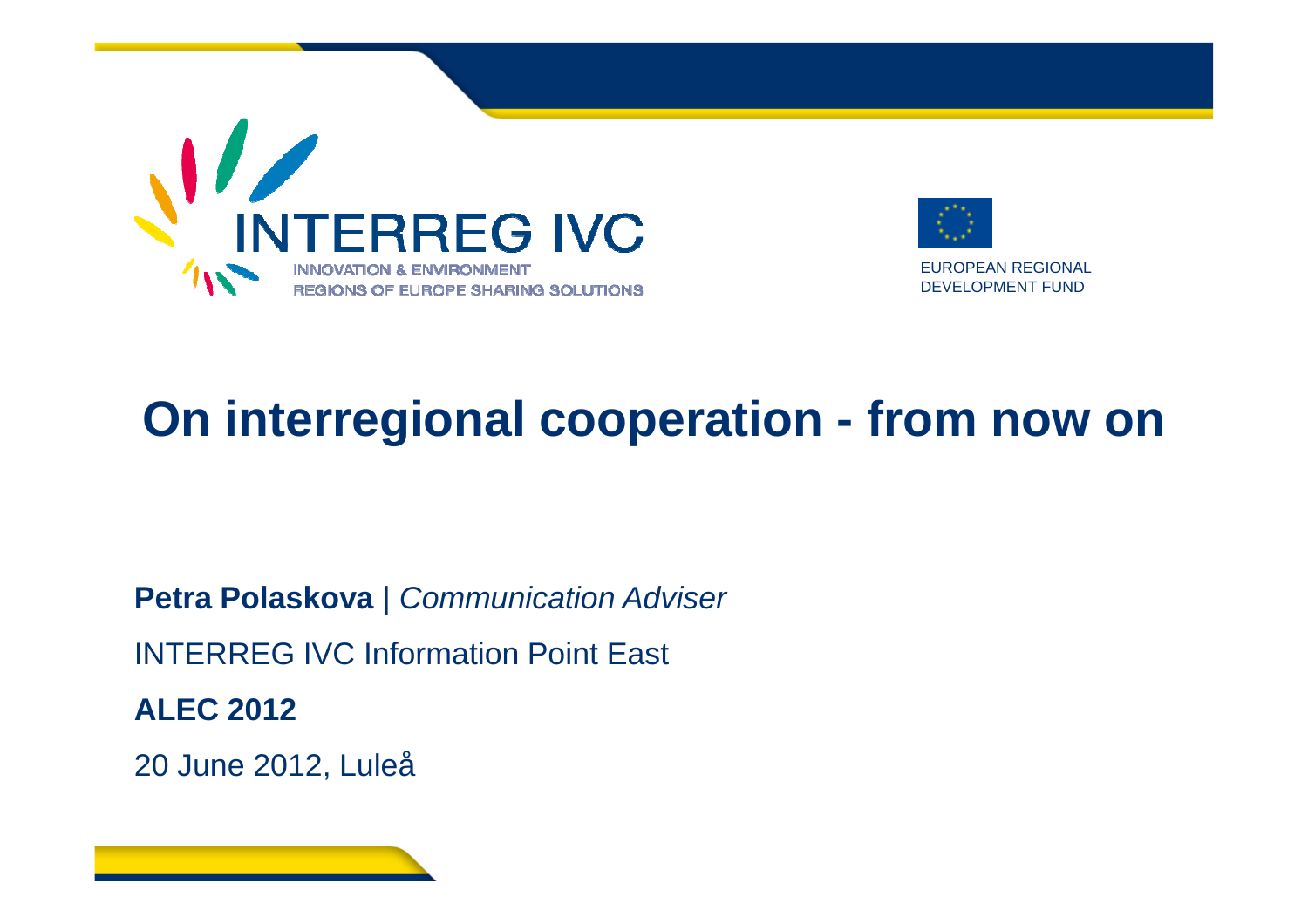



- 1. Programme context
- 2. Programme state of play
- 3. Results and achievements
- 4. Future of interregional cooperation

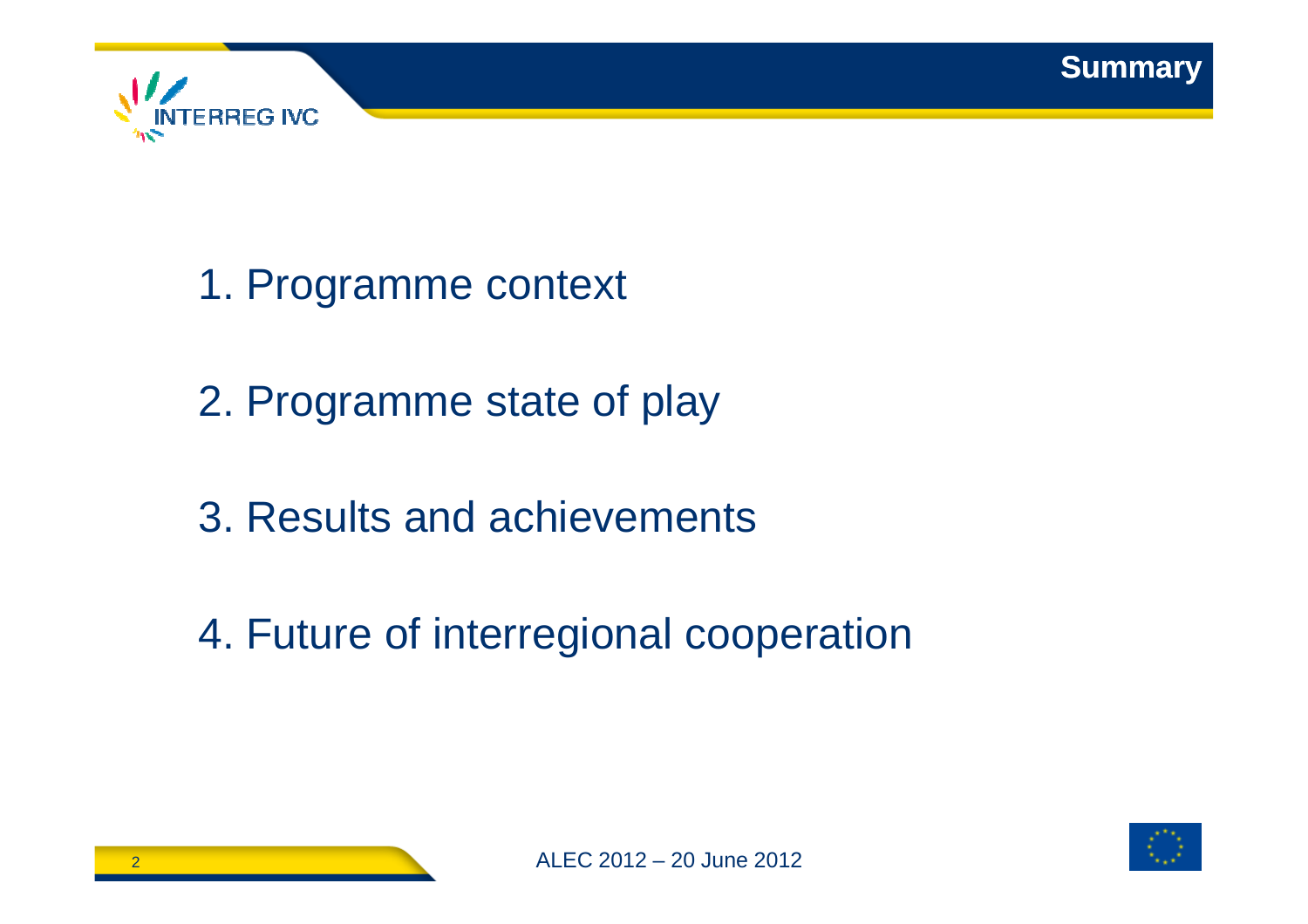

### **EU Cohesion and Regional Policy**

### Reducing disparities





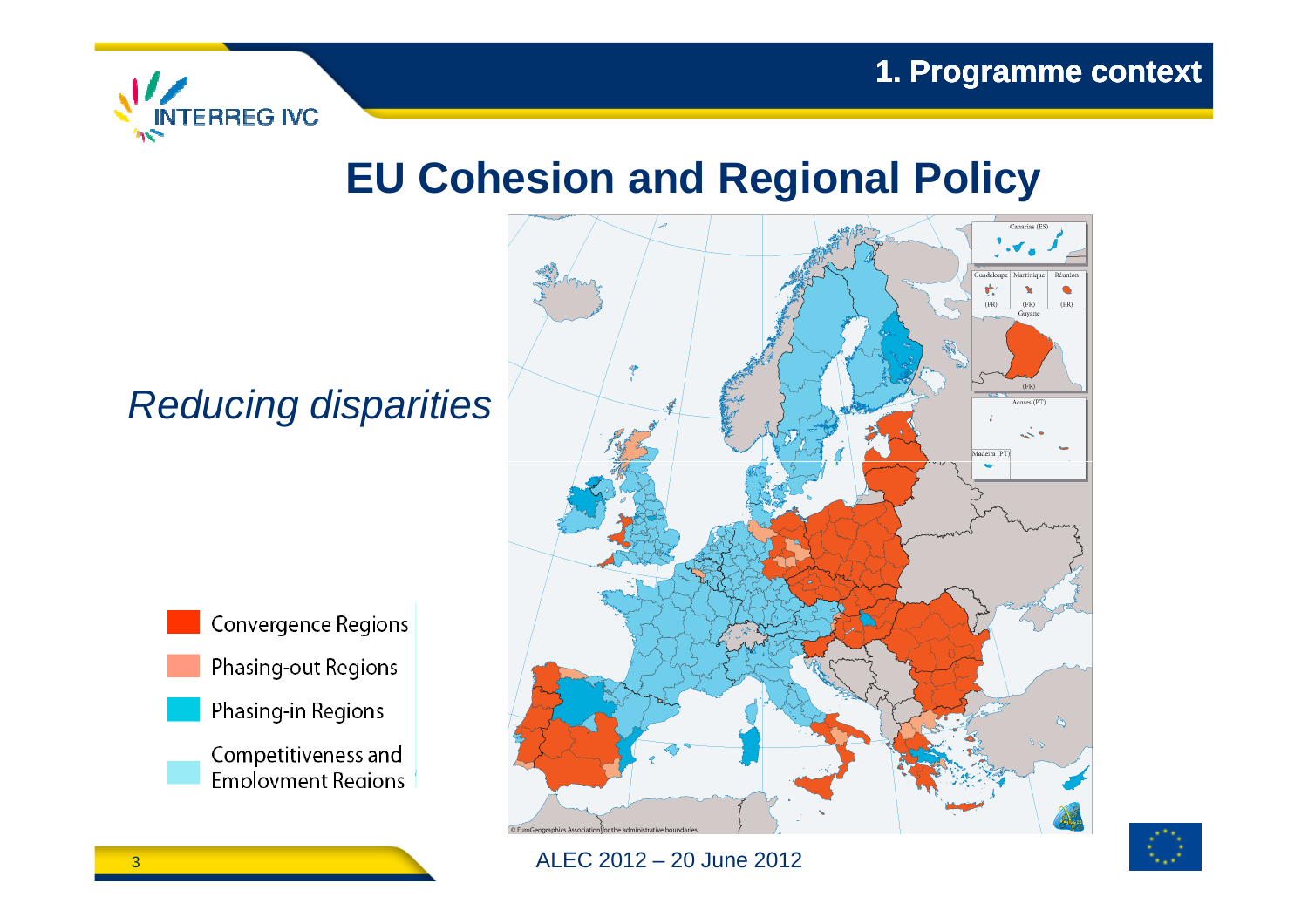

## **EU Cohesion and Regional Policy**



**Objective 3:** European Territorial Cooperation **2.52% € 8.7 billion**



REGIONAL / NATIONAL PROGRAMMES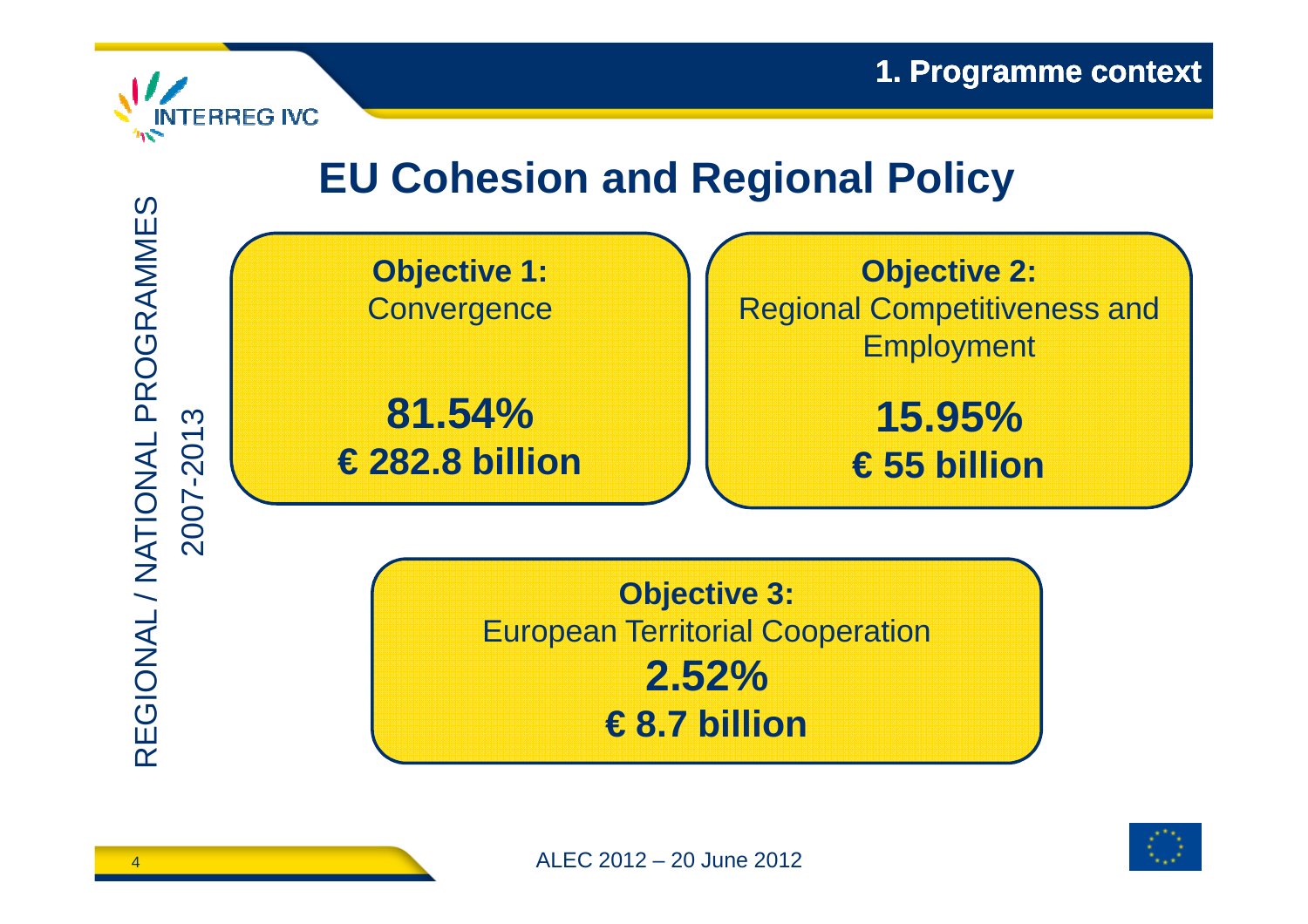

## **Objective 3: European Territorial Cooperation**

### **INTERREG**: 3 strands and 67 different programmes

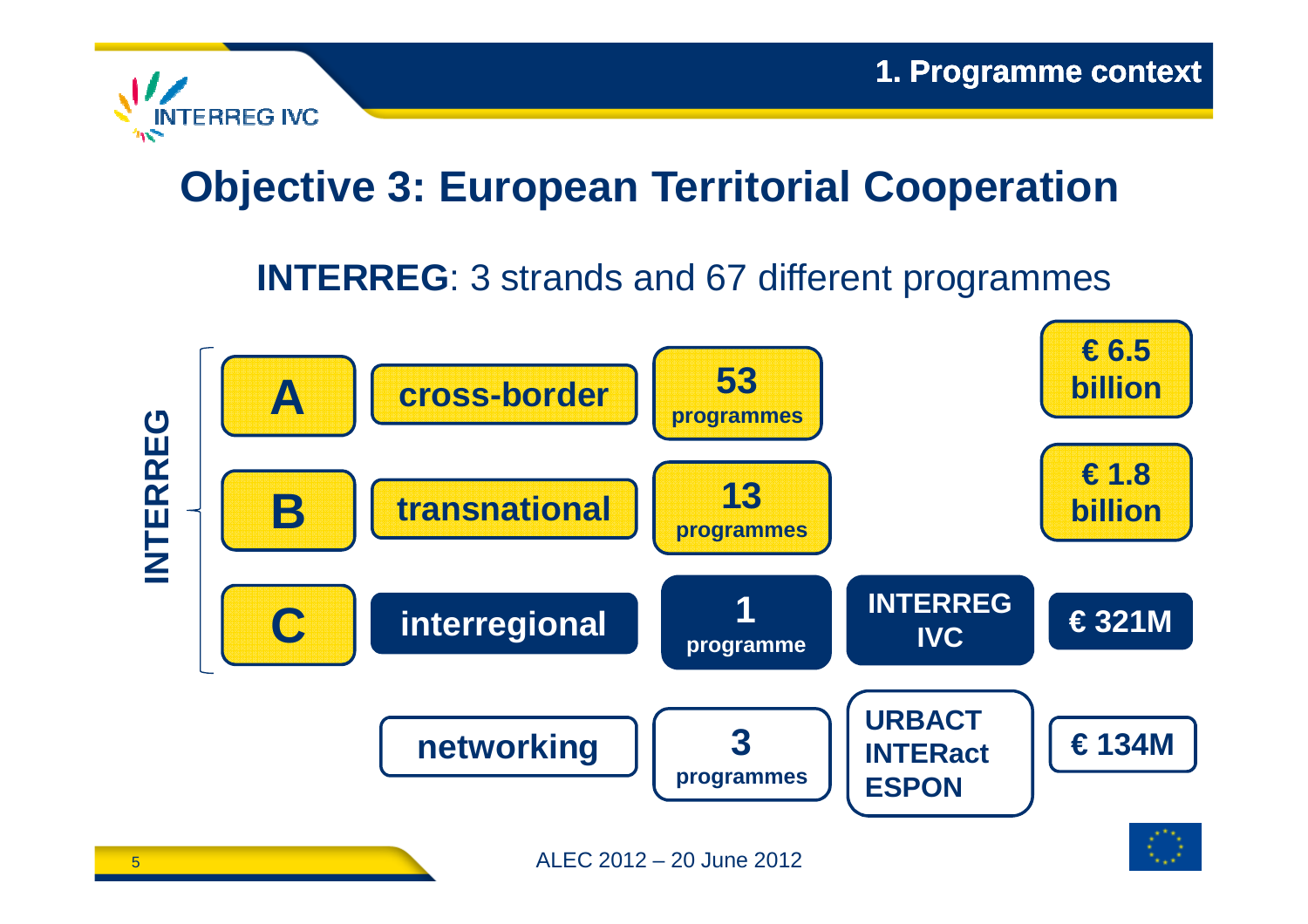

## **INTERREG IVC Overall Objective**

**Improve the effectiveness of regional development policies**  bymatching less experienced and more advanced regionsenabling **exchange of experiences** and knowledge in the fields of

**Innovation and the knowledge economy** **Environment and risk prevention**

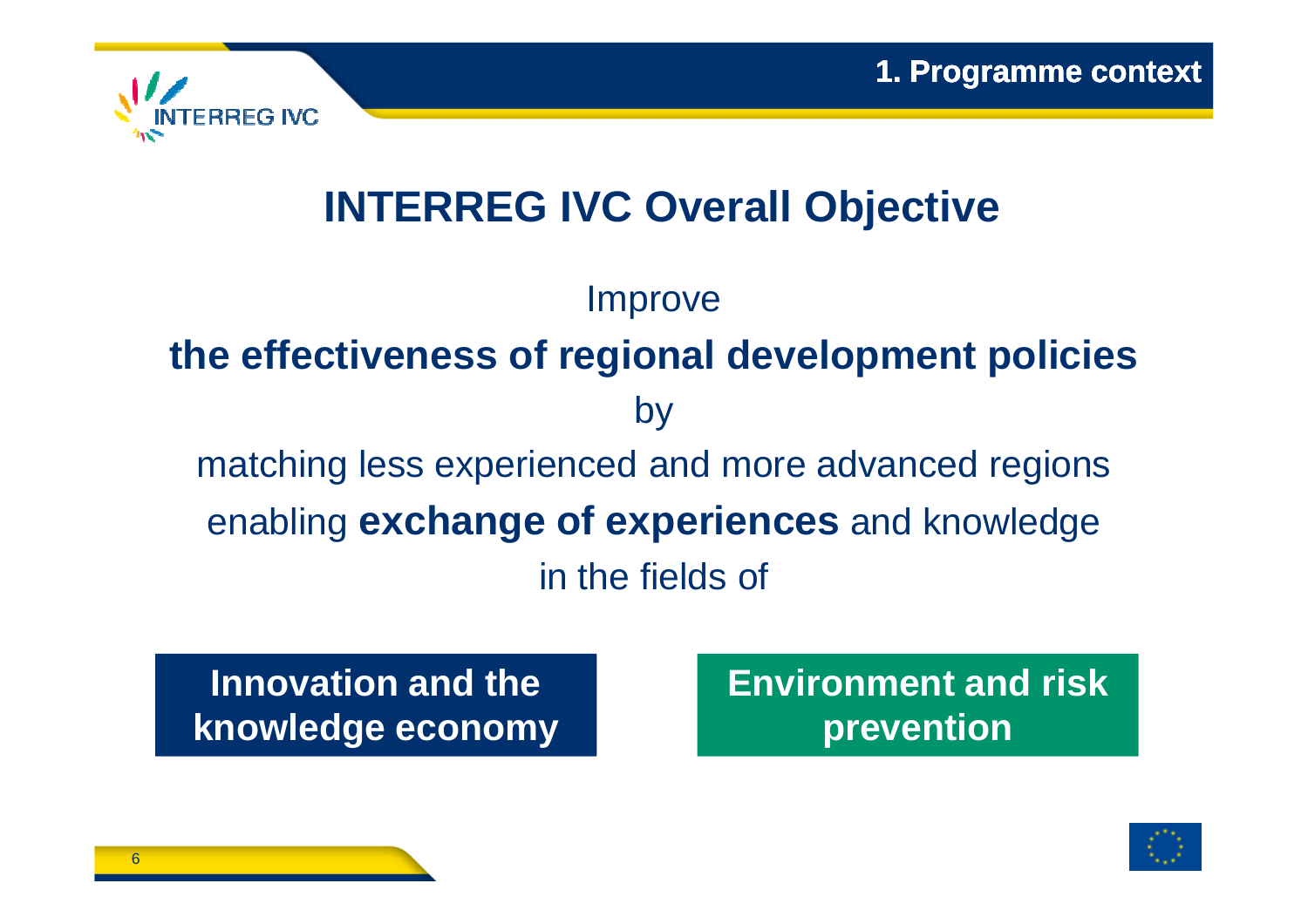

## **INTERREG IVC Main Features**

### **Eligible area:**

- $\mathcal{L}_{\mathcal{A}}$ EU 27
- $\mathcal{L}_{\mathcal{A}}$ Switzerland & Norway

### **ERDF funding:** € 302 <sup>m</sup>

### **2 priorities**

- Innovation & knowledge economy
- Environment & risk prevention

### **2 types of interventions**

- Regional Initiative Project
- Capitalisation Project



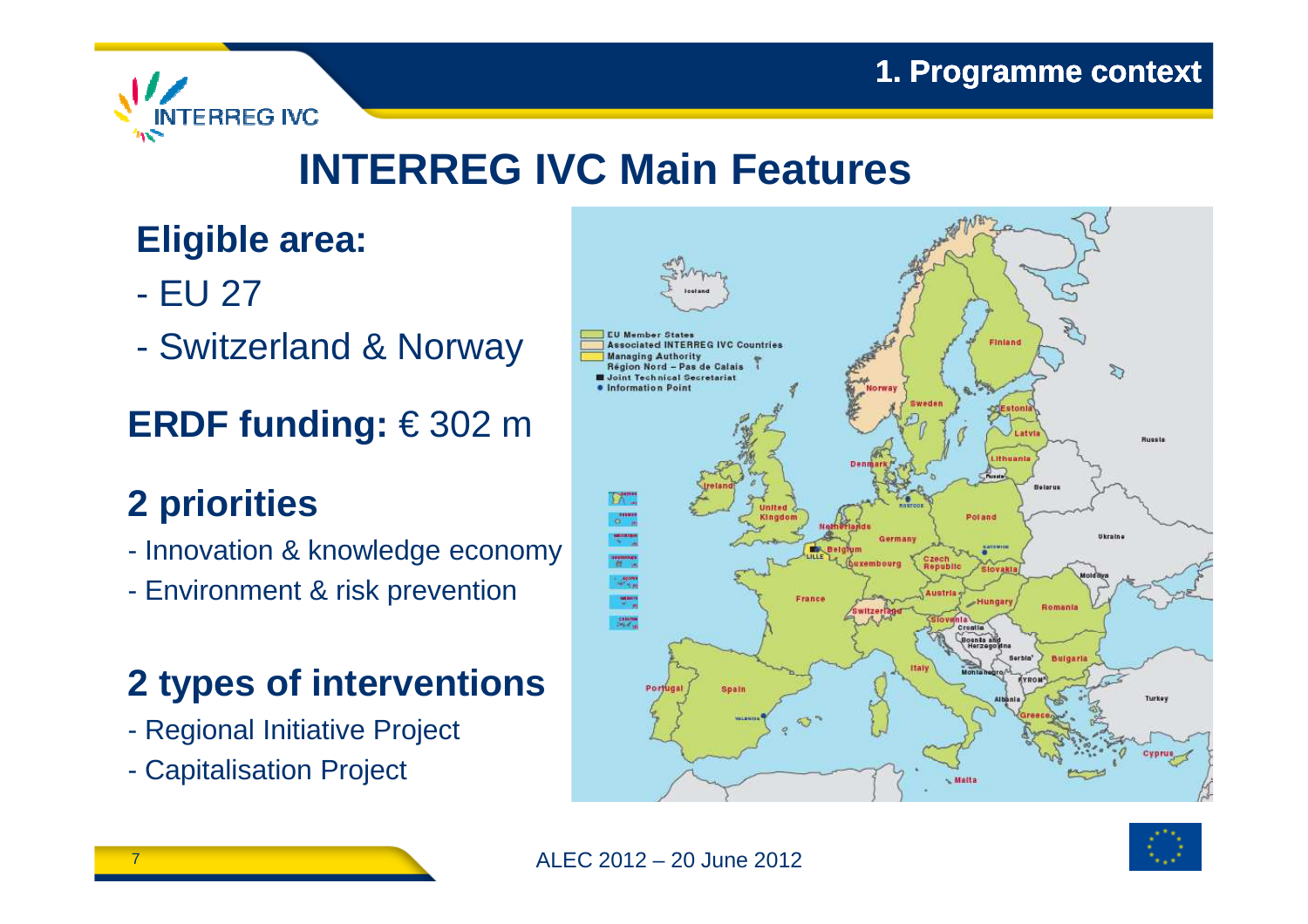



### **Approved Projects 2007-2013**



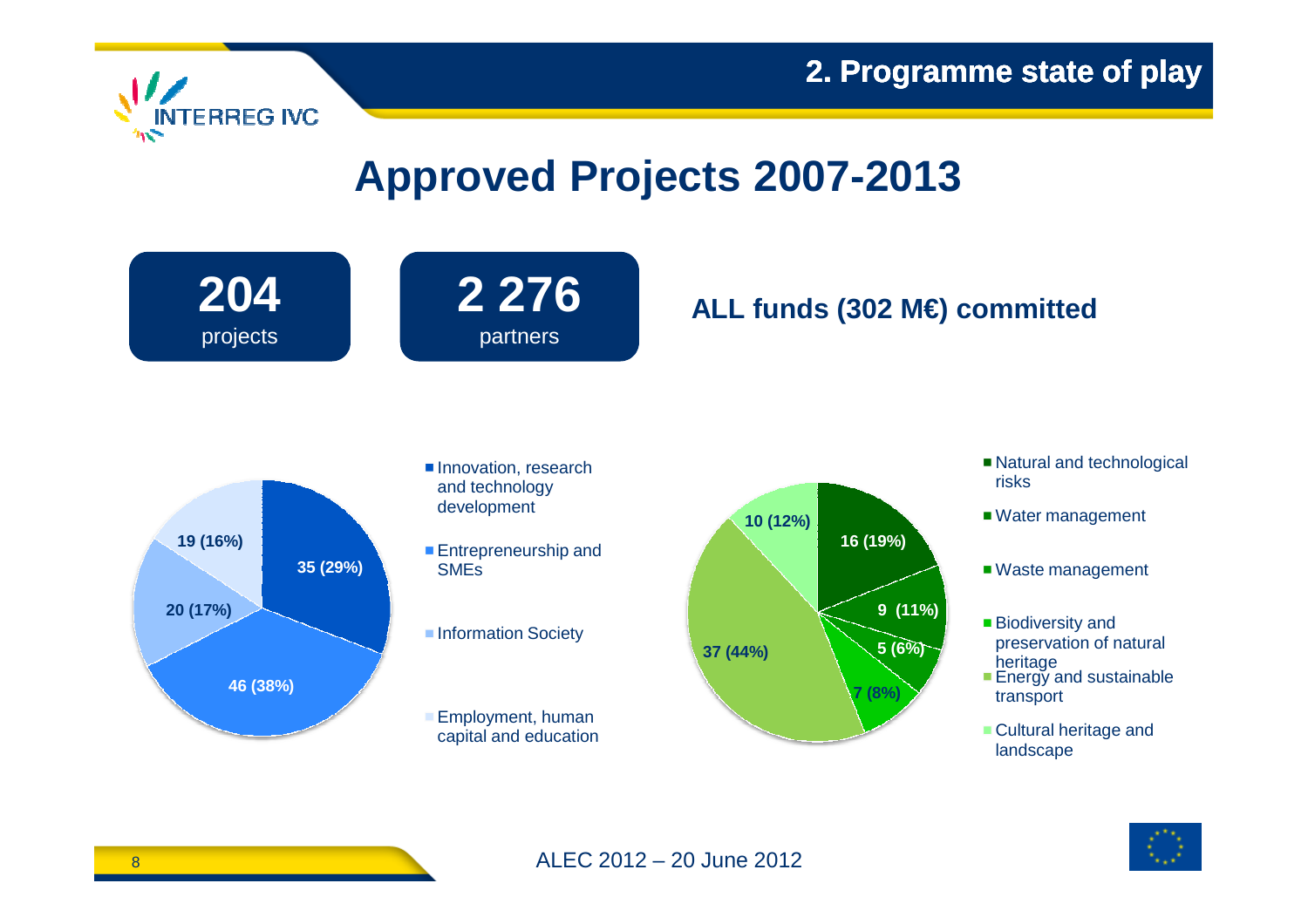



### **Project partners per country**

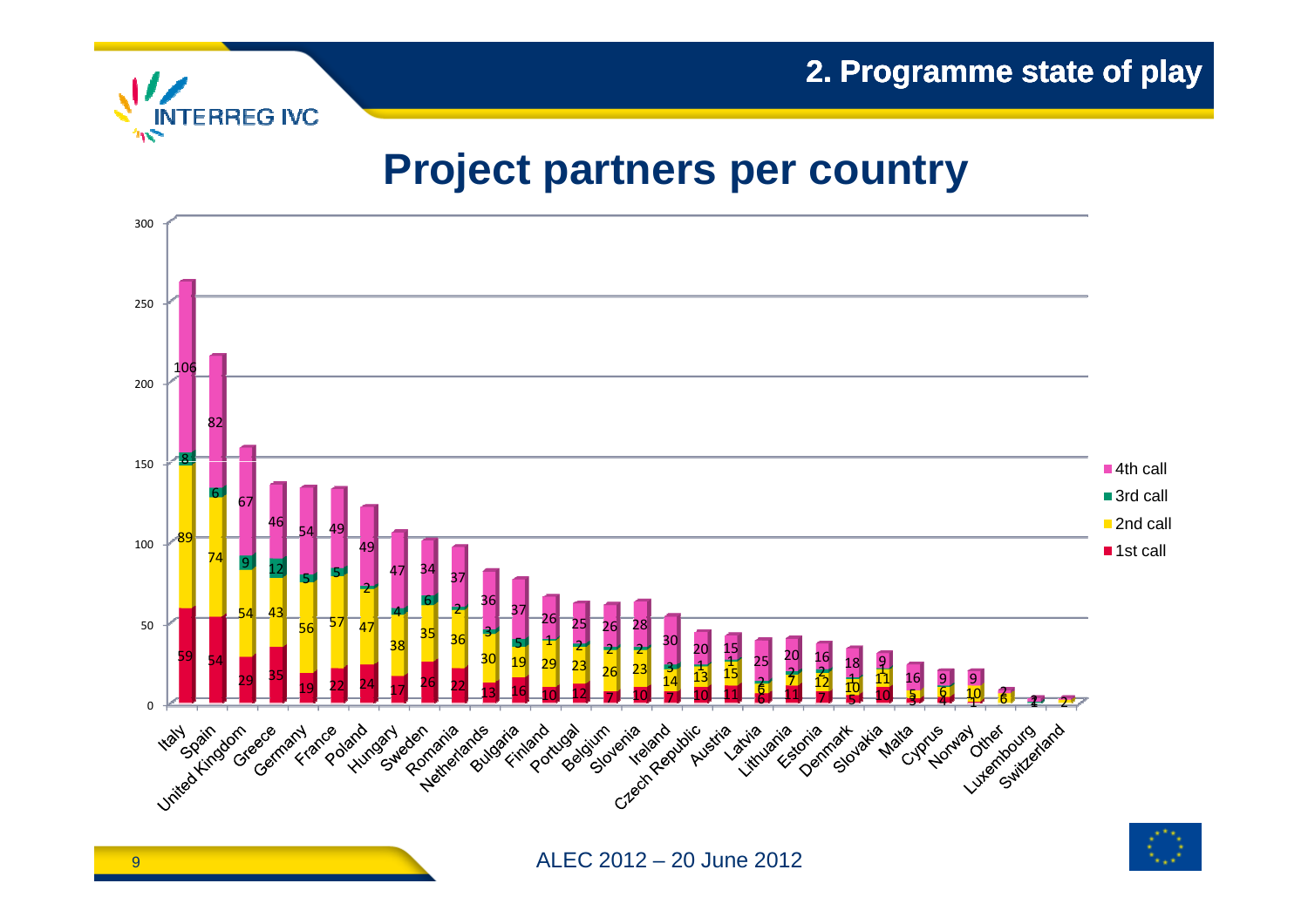

### **Projects on Healthcare/ Telemedicine**

(apart from RTF)

### **PEOPLE**

- Employment, human capital and education
- RIP / 7 partners from ES (lead), IT, UK, NL, SE, PL & RO
- Sub-project **TCares** to encourage and improve the take up of Telecare systems in the context of an ageing Europe

#### $\mathcal{N}_{\rm eff}$ **DART**

- Employment, human capital and education
- RIP / 13 partners from DE (lead), IE, NL, FI, ES, IT, •AT, CZ, SI, PL & RO
- To benchmark, identify and transfer appropriate solutions for dealing with demographic change (Health Care & Social Services one subject area)

#### $\mathcal{C}$ **IMMODI**

- Information Society
- CAP / 10 partners from IT (lead), ES, BG, SE, FI, FR & DE
- Addresses the access and development of egovernment and e-health services in mountainous and rural regions and territories of the EU

#### П **DLA**

- Information Society •
- RIP / 11 partners from PT (lead), ES, IT, EL, LV, EE, HU, DE & IE
- Addresses the adoption of Information and  $\bullet$ Communication Technologies tools in day-to-day practices of public administrations (<u>e-health</u> incl.)

#### П **CASA**

- Information Society •
- RIP / 13 partners from BE (lead), NL, UK, SE, DK, ES, IT, RO & PL
- To search for joint-up solutions for the deployment of assistive living solutions

#### п **Health4Growth**

- Entrepreneurship and SMEs•
- RIP / 11 partners from HU (lead), SI, BG, BE, NL, •PT, IT & LV
- To improve the operational environment of local economic players within the health sector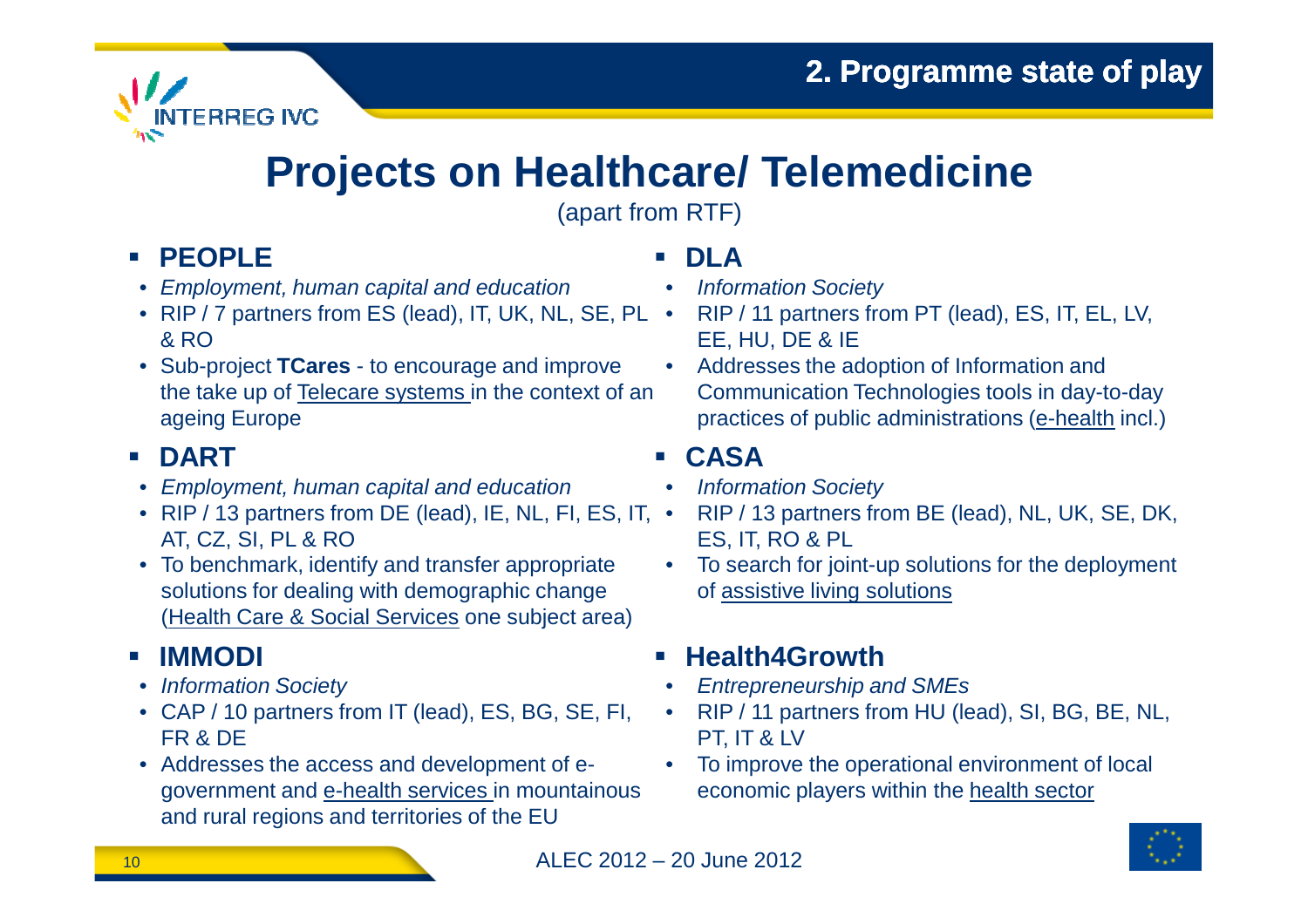

### **Programme Capitalisation**

To better **exploit projects results** for the benefit of local and regional authorities in Europe

Experienced <u>thematic experts</u> will analyse the projects in order to

- •identify synergies & complementarities
- • discover innovative approaches & make them available to all EU regions
- $\bullet$ draw policy recommendations for national & EU levels

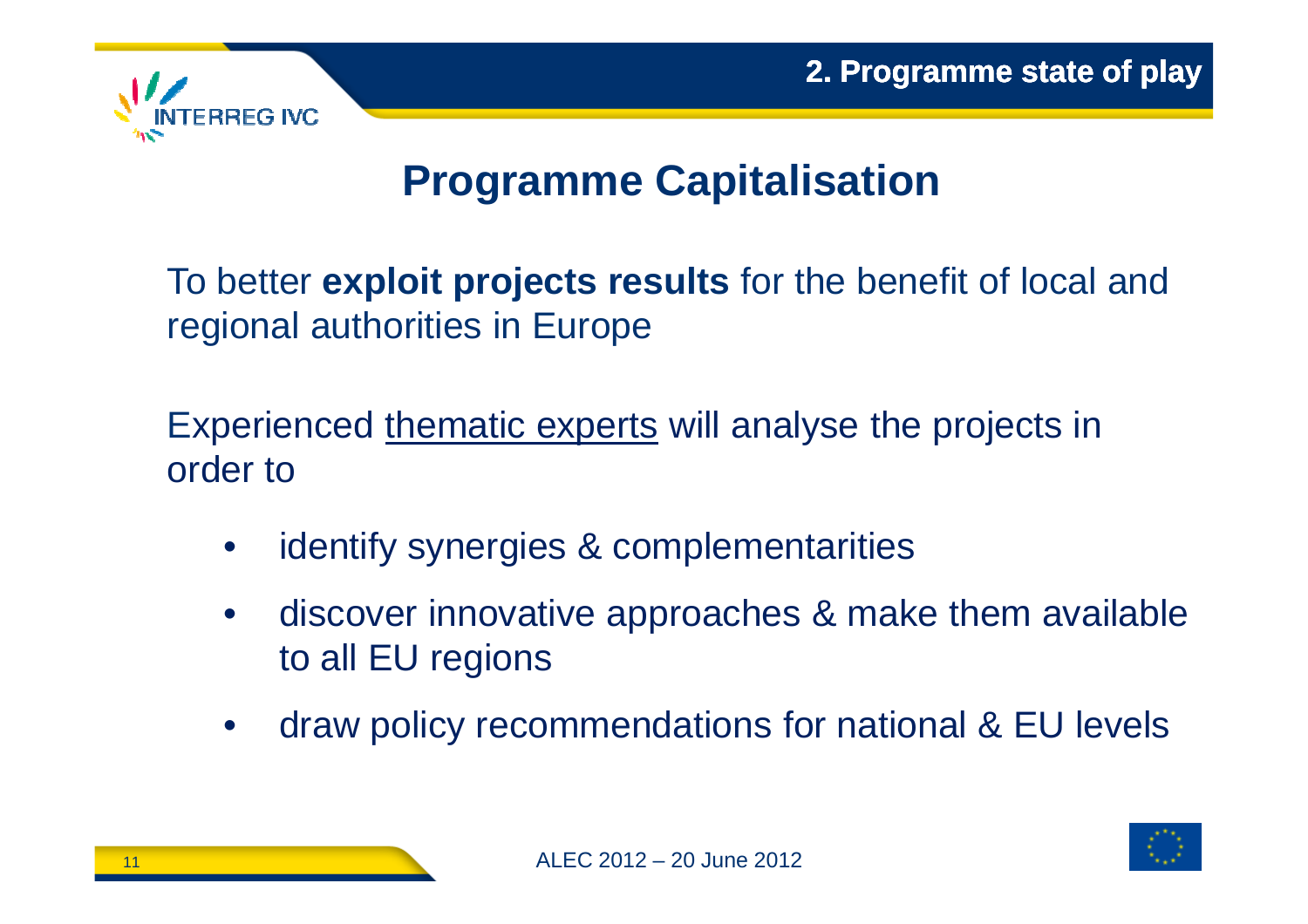

# **12 capitalisation topics 106 projects**

### **Priority 1**

- 1. Innovation capacity of SMEs –**8**
- 2. Innovation Systems **<sup>9</sup>** (triple helix & open innovation)
- 3. Eco-innovation –**7**
- 4. Creative industries **<sup>10</sup>**
- 5. Entrepreneurship –**9**
- 6. E-government services –**6**
- **7. Demographic change – 9**
- 8. Rural development –**8**

### **Priority 2**

- 1. Climate change –**7**
- 2. Energy efficiency – **<sup>13</sup>**
- 3. Renewable energy –**6**
- 4. Sustainable public transport **<sup>14</sup>**

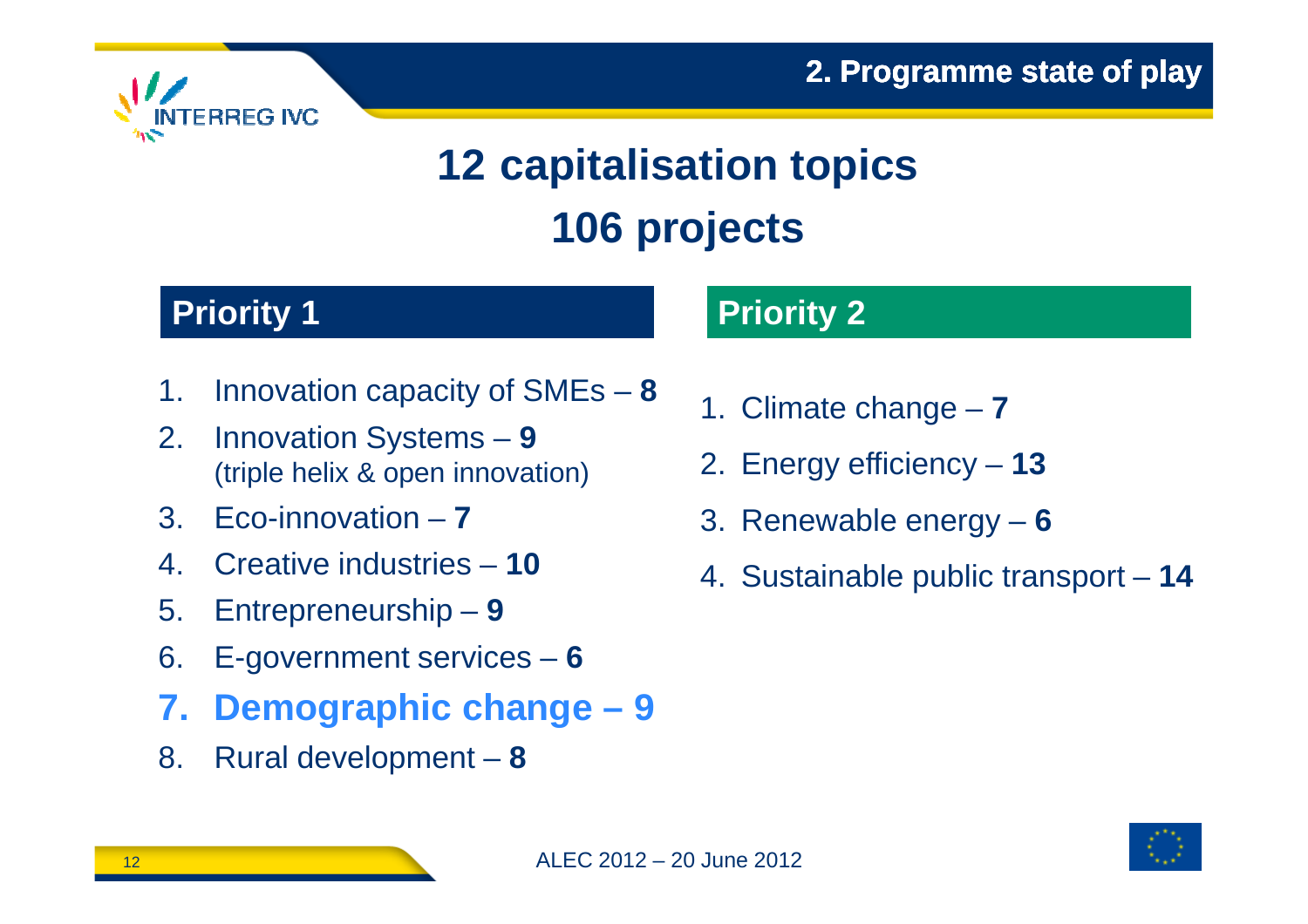

### **Timeline of implementation**

| <b>Date</b>             | <b>Activity</b>                                                                                           |
|-------------------------|-----------------------------------------------------------------------------------------------------------|
| April – June 2010       | Experiment in programme capitalisation in sub-theme:<br>"Innovation, research and technology development" |
| <b>June 2011</b>        | MC decision for thematic programme capitalisation                                                         |
| March - June 2012       | Selection and contracting of external topic experts                                                       |
| <b>July 2012</b>        | Briefing of external topic experts & start of data<br>collection                                          |
| October - November 2012 | Thematic workshops with projects                                                                          |
| Spring 2013             | Annual topic reports/ publication/ presentations                                                          |

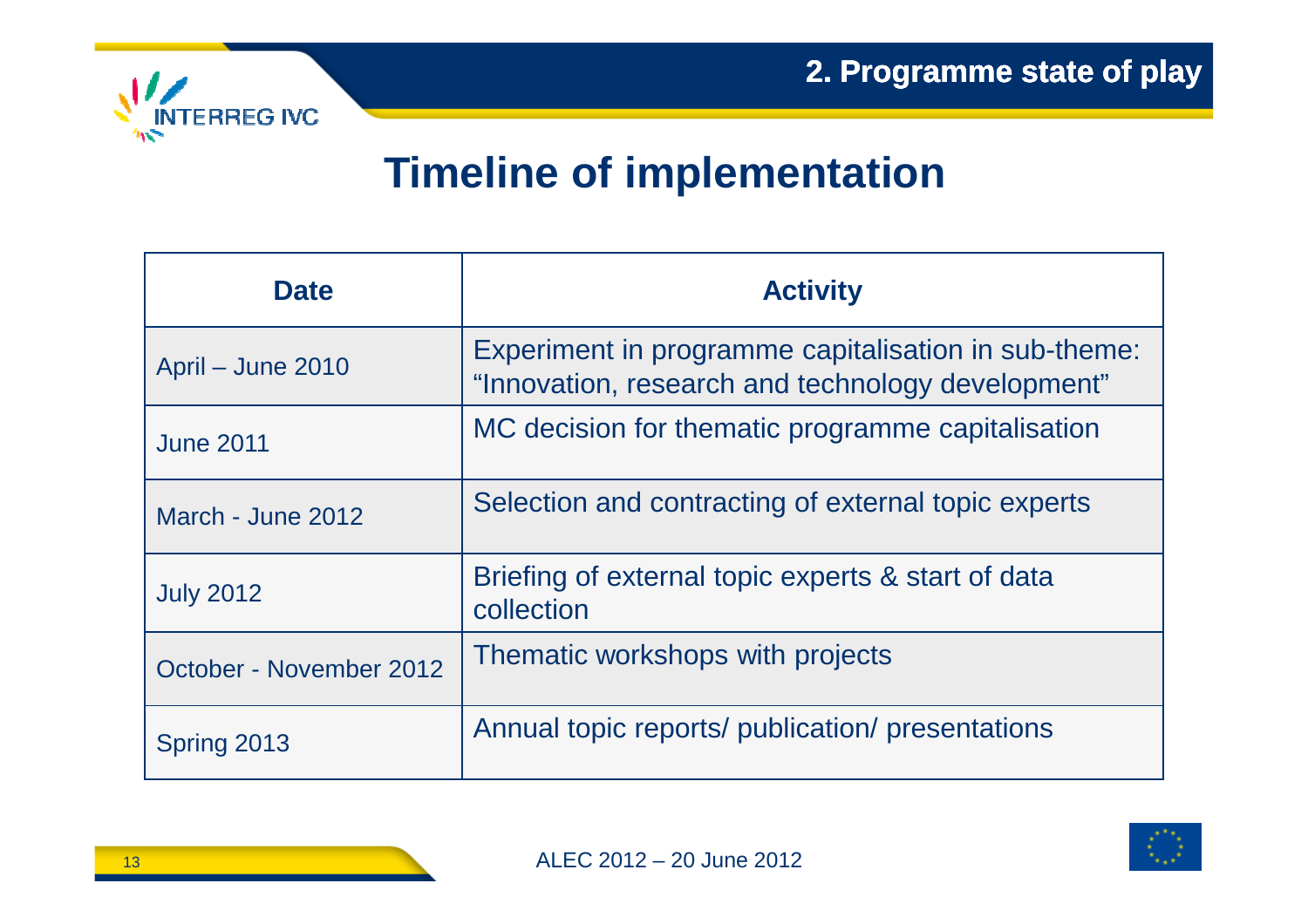



### Good practices transferred

**2,675** good practices identified



**110** successfully transferred

(Data up to 30/06/2011)



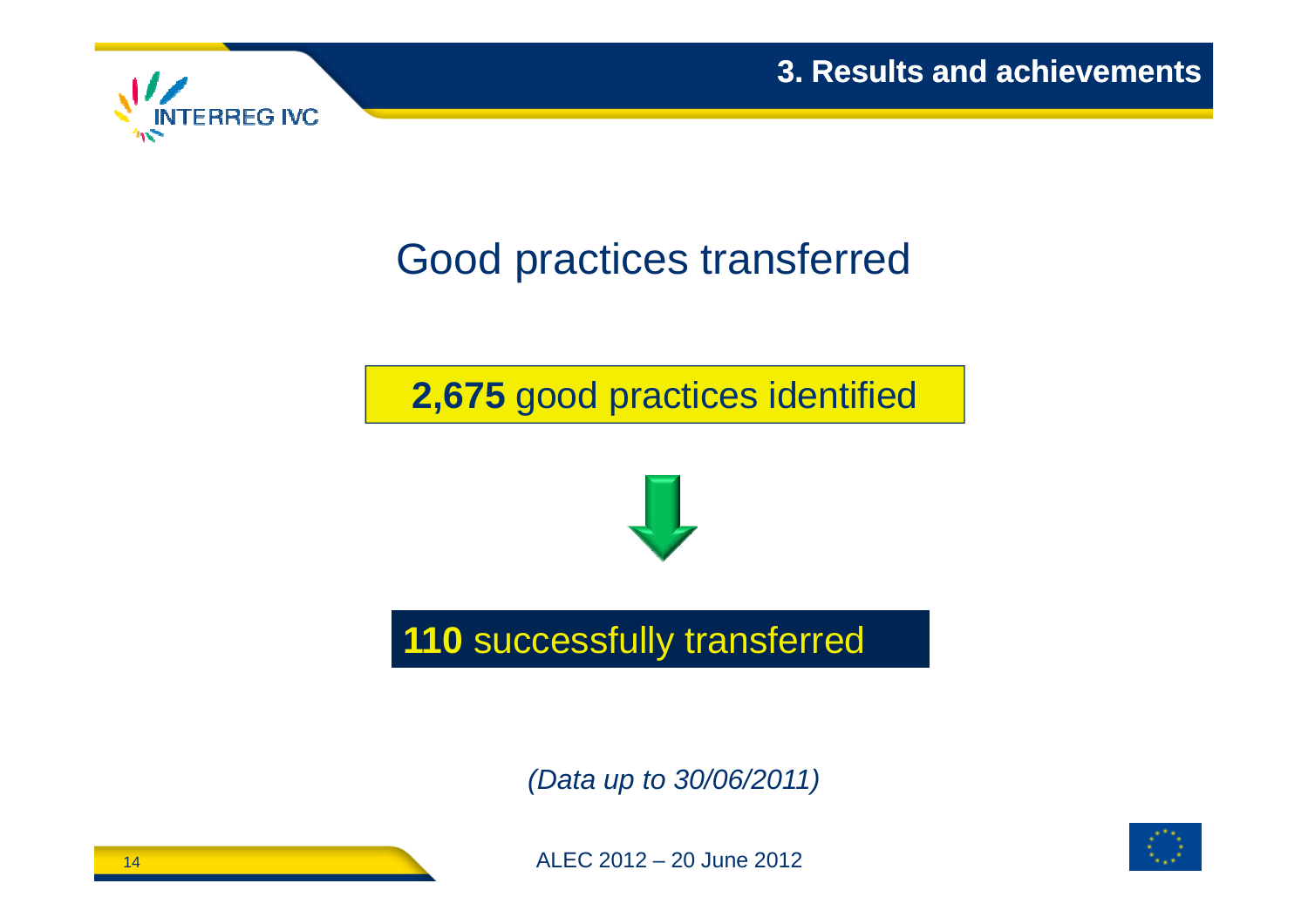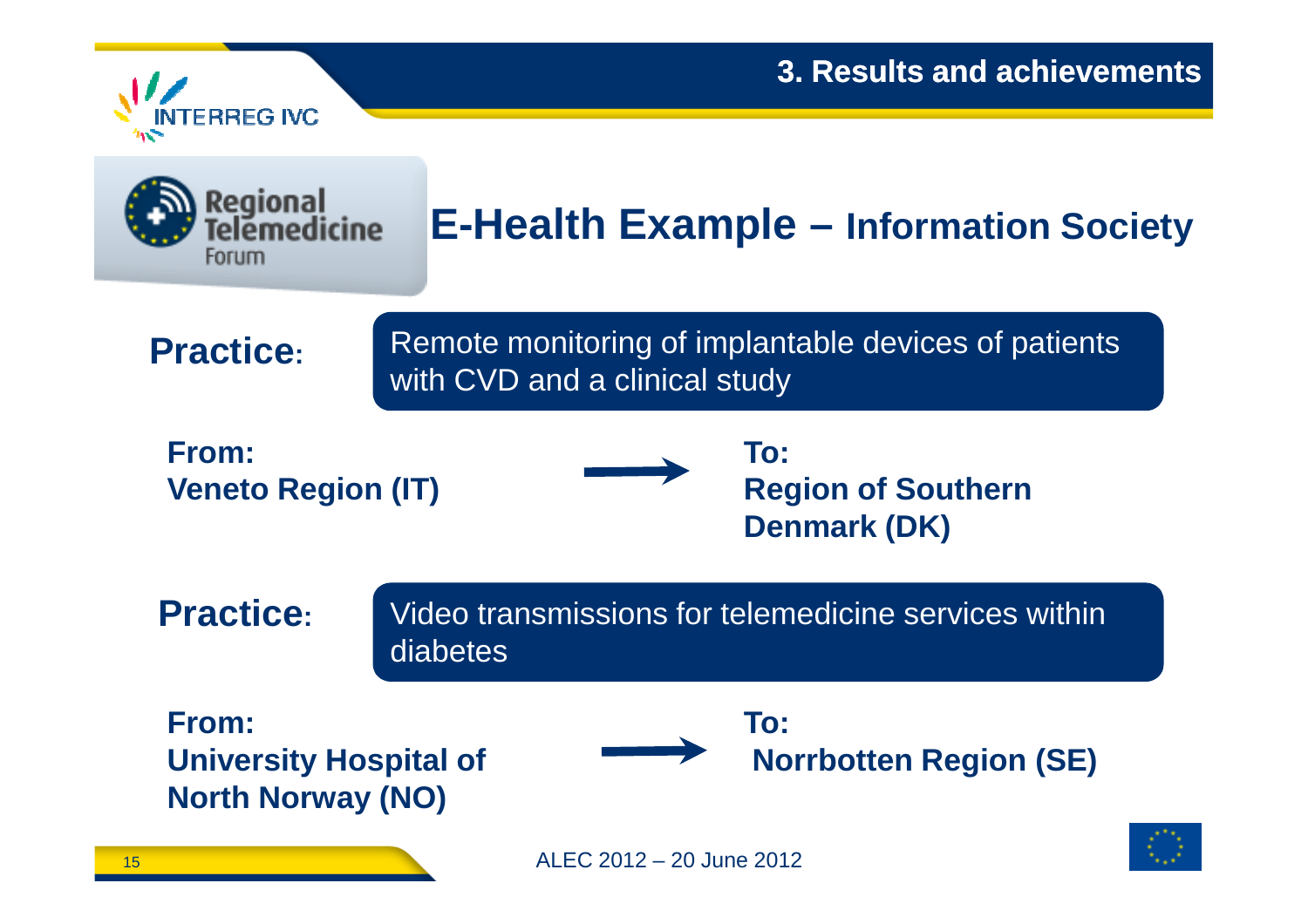

### Already **102** national/ regional/ local policies improved:

**Priority 167** policies improved **Priority 2**

**35** policies improved

### Programme overall objective: **"Improvement of regional and local policies"**

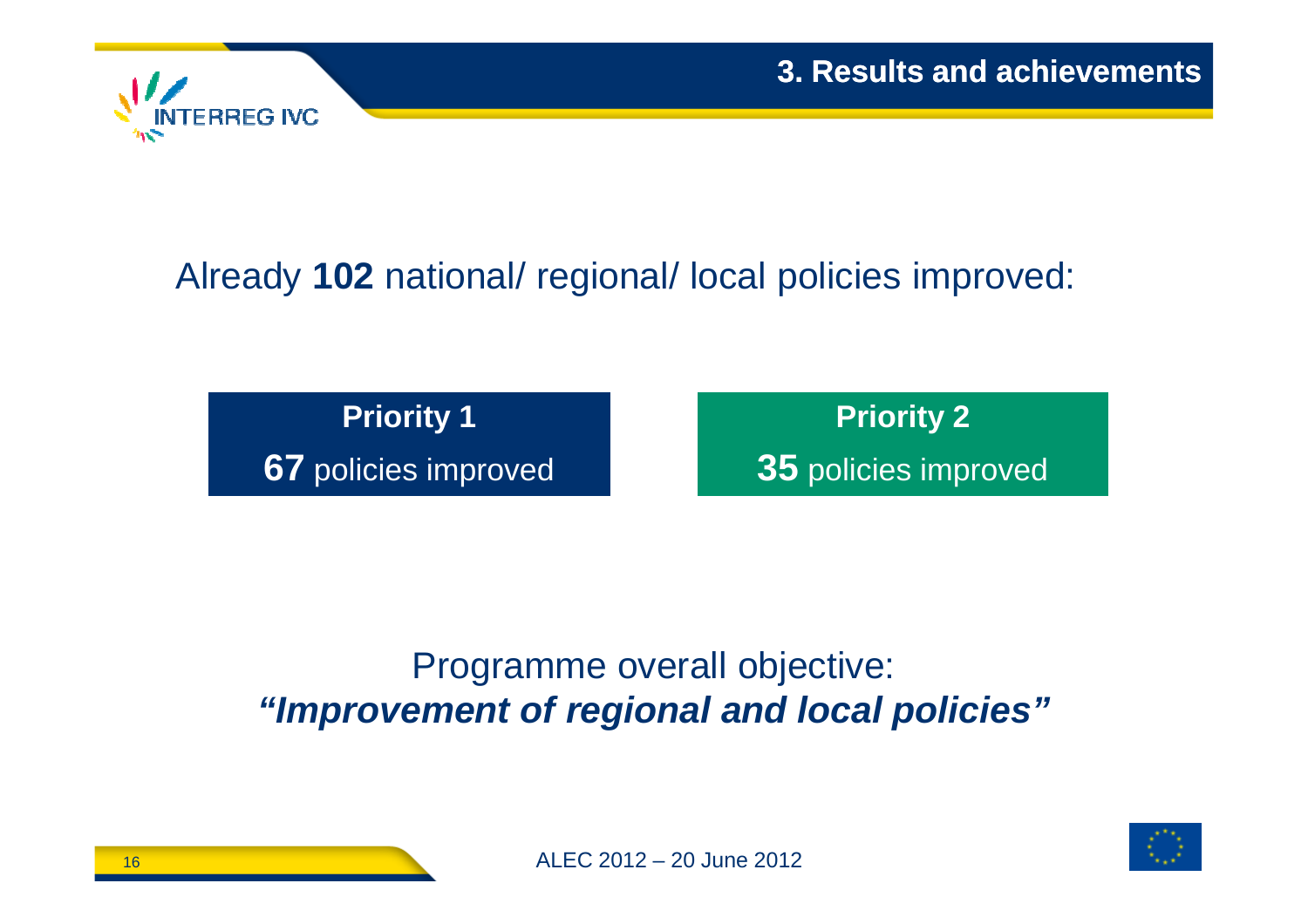

## **Examples of policy improvement**

Sub-theme: Information Society

Project: **RTF**



Partner concerned: NHS 24 Scotland (UK)

Policy improved: NHS 24 deployment programme for home based solutions to support patients with long term conditions and the frail and vulnerable elderly after sharing information with Catalonia and South Denmark.

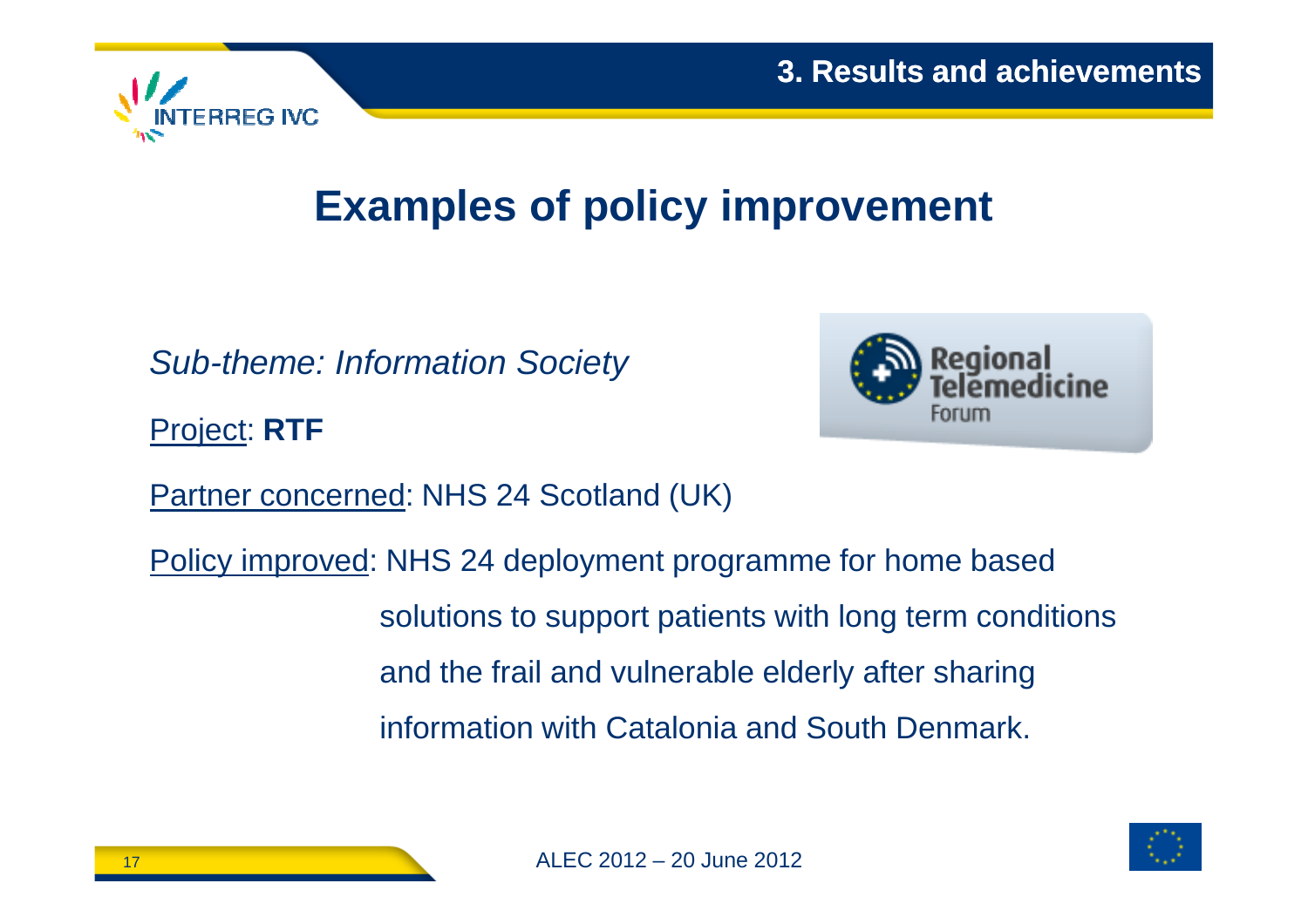

### **Framework for the future: the EU2020 strategy**

| 3 priorities              | <b>7 « flagship » initiatives</b>                                                   |
|---------------------------|-------------------------------------------------------------------------------------|
| <b>Smart growth</b>       | <b>Innovation Union</b><br>Youth on the move<br><b>A digital Agenda for Europe</b>  |
| <b>Sustainable growth</b> | <b>Resource efficient Europe</b><br>An Industrial Policy for the globalisation area |
| <b>Inclusive growth</b>   | An agenda for new skills and jobs<br>European Platform against poverty              |

**11 'thematic objectives' / 'investment priorities'**

in the general and ERDF draft regulations



18

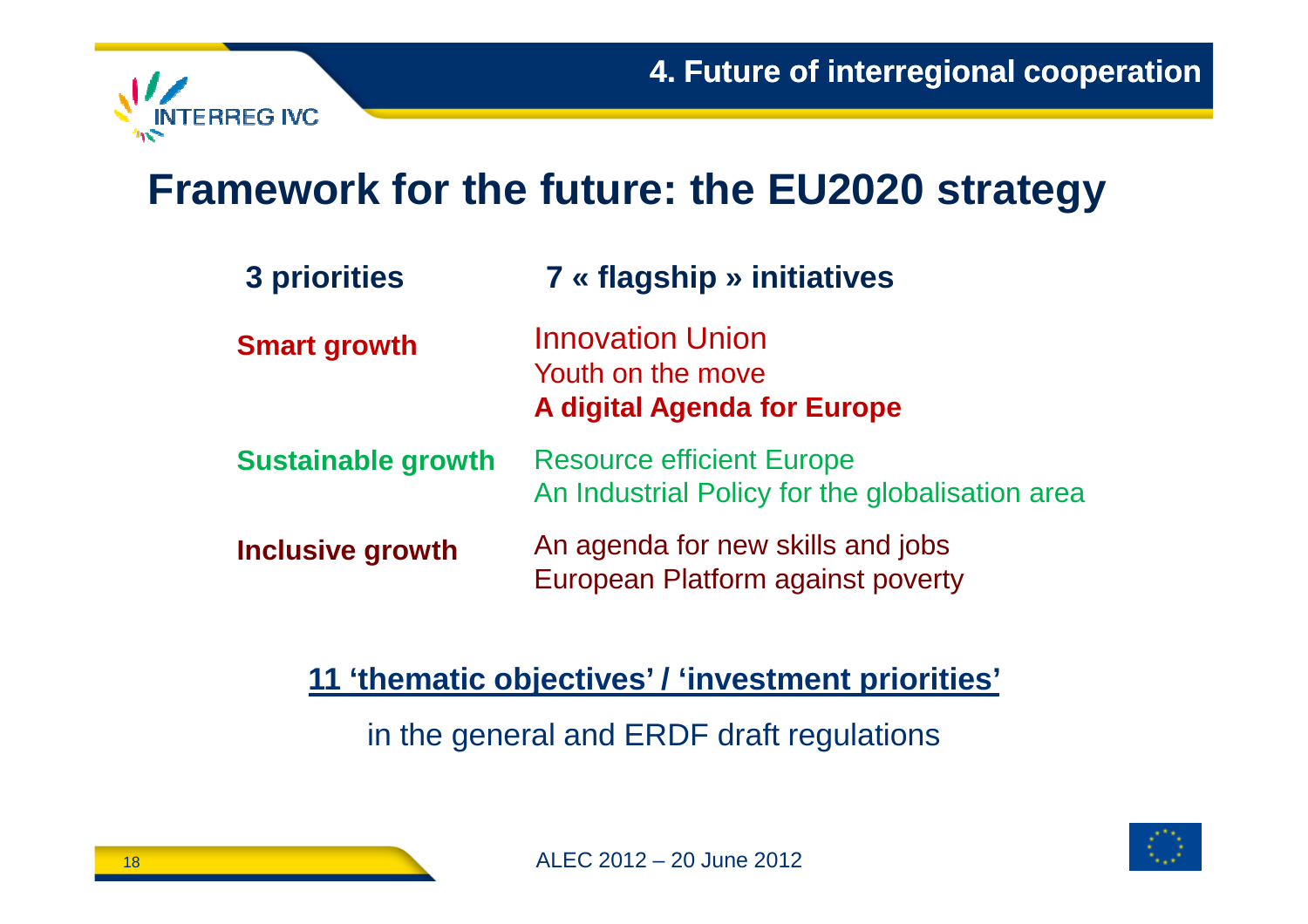

## **Draft Regulation for ETC 2014-2020**

- **ELink to cohesion policy reinforced** 
	- Goal to transfer good practices into operational programmes = mainstreaming
	- $\bullet$  Result orientation = action plans
- **Emphasis on capacity building** 
	- Relevance of the current thematic programme capitalisation exercise
- Regions of Knowledge
	- Interregional cooperation to foster cooperation between innovative research-intensive clusters

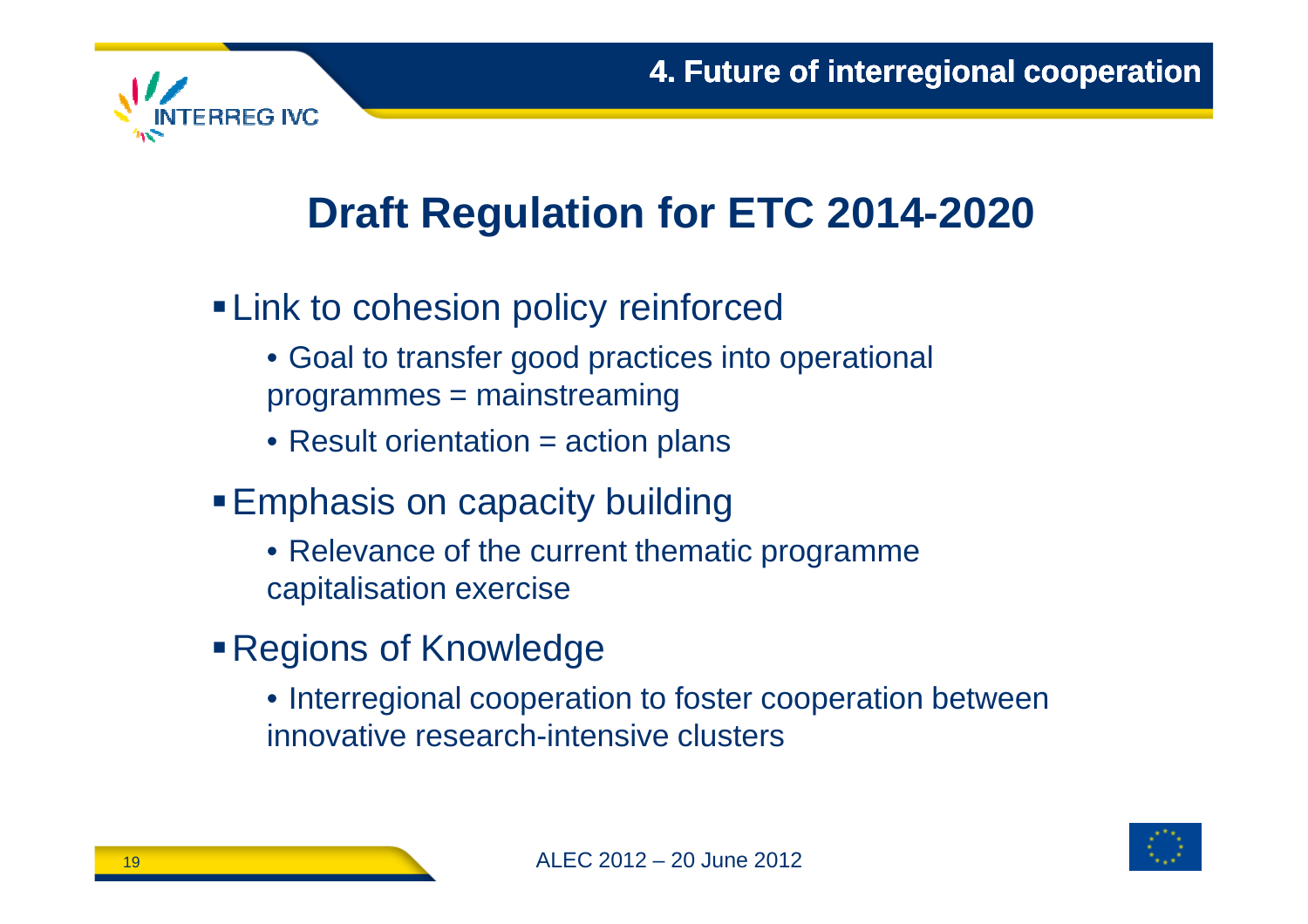

## **Interregional Cooperation Objective 2014-2020**

- **Target** 
	- Improvement of policies likely to remain
	- Question of focus (Regional Development vs. Goal 1)
- Means
	- Soft cooperation likely to remain
		- Exchange of experience
	- Question of intensity (RIP/ CAP/ Mini-programmes)
	- Capitalisation which level (project/ programme/ beyond)
- **-Themes** 
	- Up to 11 thematic objectives to select from

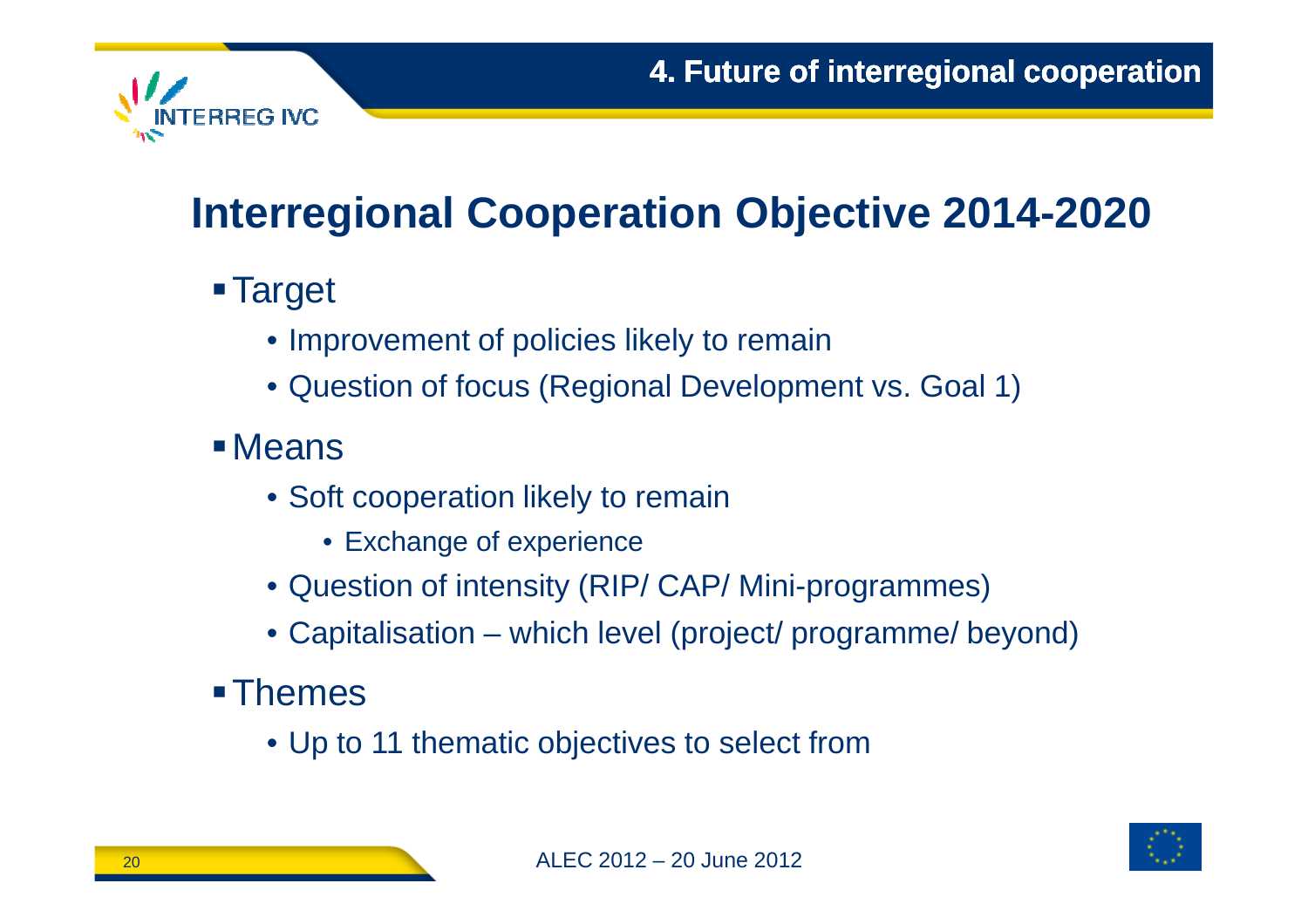

## **Three options for 2014-2020 programme**

A/ Improved integrated programme (IVC-like)

No revolutionINTERREG philosophy kept (based on projects)

B/ Support programme to Regional Operational Programmes (ROPs)

A fundamental changeIdea of strategic learning platforms

C/ Combination of A and B